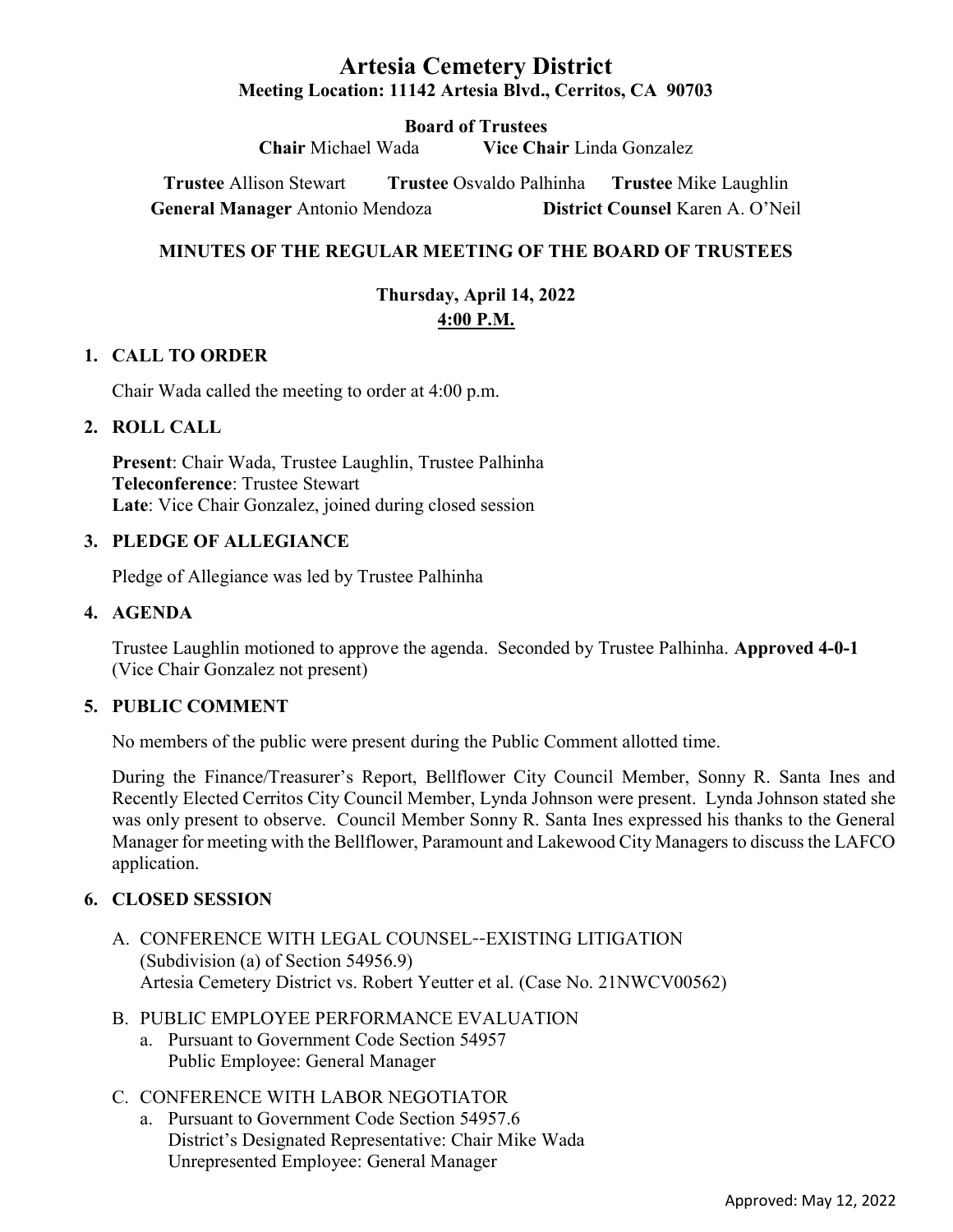- D. OPEN SESSION
	- a. General Manager Employment Agreement Amendment Salary & Benefits Adjustment

Trustee Laughlin motioned to move to Closed Session. Seconded by Trustee Stewart.

The Board of Trustees entered Closed Session at 4:16 p.m. The Board of Trustees returned from Closed Session at 5:24 p.m.

#### 7. CLOSED SESSION ANNOUNCEMENTS

Chair Wada announced that the General Manager has been renewed for 1 year with a 5% adjustment to his compensation package.

# 8. GENERAL MANAGER'S REPORT

A. FINANCE/TREASURER's REPORT

Paul J. Kaymark CPA, Finance consultant, reviewed the March 2022 financial report. The General fund was up \$7,934. The Endowment up \$15,002, which includes interest. Totaling up to \$22,936 at the end of the  $1<sup>st</sup>$  quarter of 2022. Accounts receivables decreased from \$219,411 to \$197,125. Total Program Services Revenue overall near the end of the 3<sup>rd</sup> quarter for the Fiscal year is at \$759,356. Total Revenue overall is at \$992,721, meeting the budgeted amount at 137% so far this Fiscal year. Net Income (Loss) at a positive \$306,166 for the year. Total Income compares similarly to last year.

#### B. ACD UPDATE

General Manager Mendoza notes that ACD has 15 total funeral services for the month of March. There were 14 full burials and 1 cremation. The ACD also sold 2 pre-need plots. GM Mendoza is still working with the architect to create a proposal to go to bidding. The Audit is in its final stages. The LAFCO application was submitted with changes that were requested at the meeting with the City Managers. The Grounds Special projects of pre-setting the Rose Gardens is now complete. The Rose Gardens is looking very nice with the Roses in full bloom. In the next few months we should be receiving the Angel Monuments to go in the corners of the Rose Gardens. The new Database program just completed their drone flyover. The Memorial Day Ceremony is set for Friday May 27, 2022. We are inviting all the local Elected Officials. We will have a photographer and present a wreath. General Manager Mendoza is planning to attend a summit in June. A grant to cover the cost was applied for.

#### C. COVID-19 PANDEMIC PROTECTIVE MEASURES

The ACD is still following all City and County recommendations.

# 9. CONSENT ITEMS

A. MINUTES: March 17, 2022, Regular Board Meeting Minutes Vice Chair Gonzalez motioned to approve the Minutes of the March 17, 2022 meeting. Trustee Palhinha seconded. Approved 4-0-1 (Trustee Stewart not present)

#### 10. ACTION ITEMS

A. RESOLUTION 2022-003 ADOPTING A MOTION PICTURE, TELEVISION, RADIO AND STILL PHOTOGRAPHY PRODUCTION ACTIVITIES POLICY